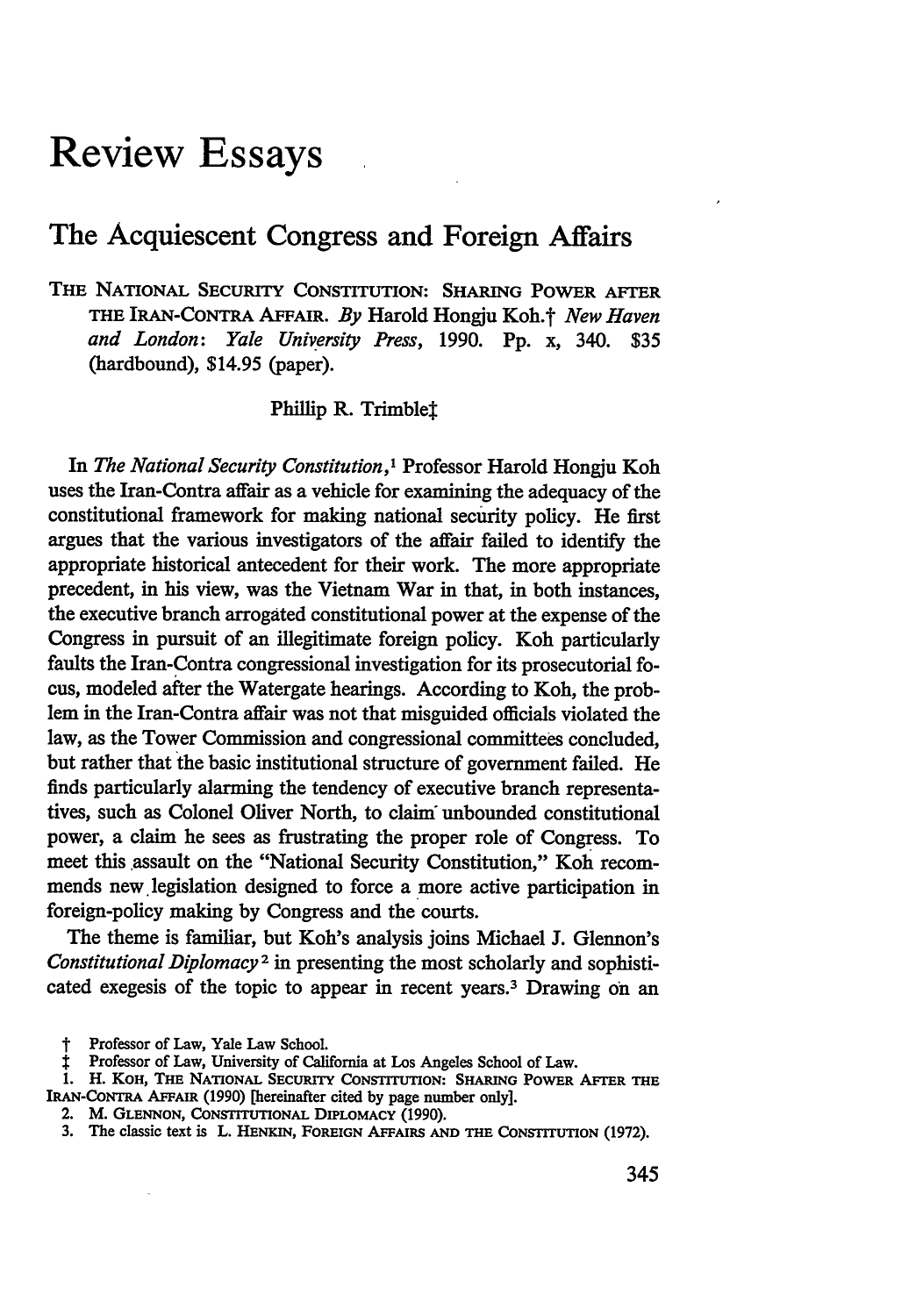#### Yale Journal of International Law

impressive array of constitutional law and political science, Koh shows how the law of foreign affairs is based on an eclectic mixture of constitutional text and structure, historical practice, treaty commitments, legislation and executive orders, in addition to the traditional nuggets of wisdom from the "Founding Fathers" and dictum selected from sporadic judicial decisions.

Koh's rich exposition of the legal culture, however, is incomplete in one important respect. He does not sufficiently explore the implications of congressional acquiescence in a process that has yielded not only Vietnam and Iran-Contra, but also most of the other "abuses" of executive power that the critics cite.4 The cultural and political forces affecting congressional and judicial behavior in this field virtually assure the executive hegemony that Koh decries. Indeed, the accretions of Presidential power that Koh condemns are for the most part acceptable to Congress and the American public. Both want Presidential leadership, which requires correlative Presidential power. The initial reaction to President Bush's foreign policy illustrates my thesis. President Bush has systematically asserted broad claims of constitutional authority in foreign affairs,<sup>5</sup> and yet he has been criticized for not acting quickly and boldly enough, whether in invading Panama, deposing Noriega, or in responding to events in Eastern Europe. In this political environment Koh's prescriptions for reform seem unlikely to be accepted by the institutions he wants to engage. Finally, and most fundamentally, Koh does not address the question of why it would be better for legislators and judges to have more of an impact on U.S. foreign policy.

I. The Botched Investigation

Koh argues that, from the start, the Iran-Contra investigators misunderstood the problems confronting them. They assumed they were dealing with a potential Watergate while, in fact, they had just slumbered through another Vietnam. By misunderstanding the nature of the situation, they chose inappropriate models, roles and investigative approaches. Koh points out that the congressional committees investigating the affair chose to play the dual role of prosecutor and judge in a morality play rather than concentrating on the constitutional issues and the need for legislative reforms. The committees used prose-

*<sup>4.</sup> See* Trimble, *The President's Foreign Affairs Power,* **83** AM. **J. INT'L** L. **750 (1989);** Trimble, *The Constitutional Common Law of Treaty Interpretation,* 137 **U.** PA. L. REV. 1461 **(1989).**

<sup>5.</sup> See, e.g., Statement on Signing the Foreign Relations Authorization Act, Fiscal Years 1990 and 1991, 26 **WEEKLY** COMP. **PaEs. Doc.** 266 (Feb. 16, 1990).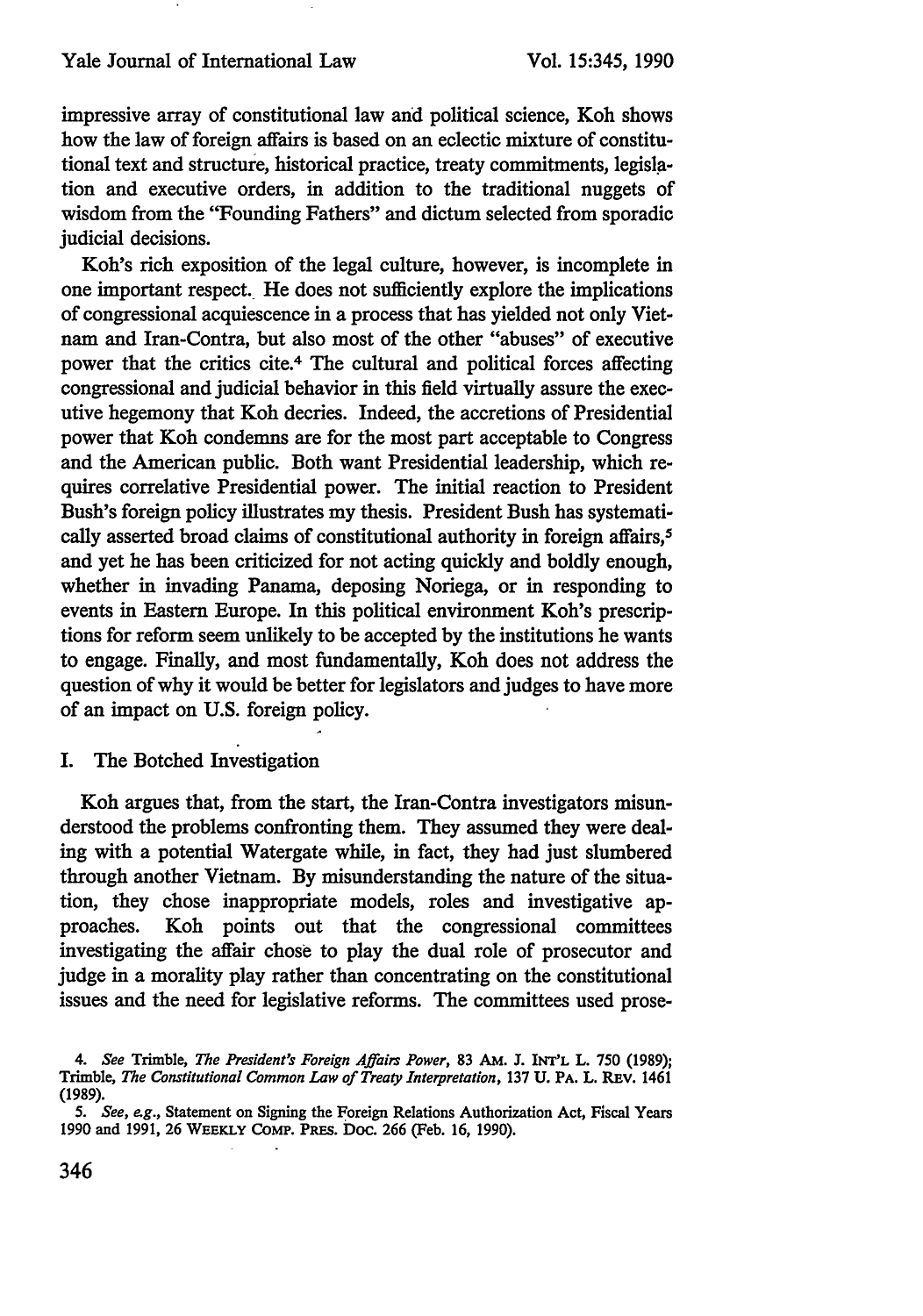cutors rather than foreign affairs law experts, and were too large and unwieldy to sustain a coherent focus of analysis. As Koh writes: "[A]t times all twenty-six members and three different sets of staff counsel questioned a single witness **....** The televising of the hearings greatly enhanced the opportunity for individual members to engage in grandstanding and 'credit-claiming.'" **<sup>6</sup>**

Koh considers the format of the process to be part of the problem while a politician might consider it to be the point of the exercise. By modeling the process on Watergate, the politicians no doubt hoped to gain comparable public stature for their efforts. It is true that the Iran-Contra affair raised separation of powers issues, as did the end of the Vietnam War, but it is not surprising that Congress did not find the models of that time either applicable or appealing. The early Vietnam hearings had an impact because they resonated with and reinforced a broad public opposition to the war. No similar opposition developed to the Reagan Administration's efforts to release the hostages or to improve relations with Iran. The foreign policy implicated in Iran-Contra, unlike the Vietnam War, was not deeply unpopular. Moreover, the American public, along with Congress, was sharply and almost evenly divided over support for the Nicaraguan Contras. In addition, when the Senate Foreign Relations Committee held hearings on the causes of the Vietnam War,<sup>7</sup> little attention was paid to them by the American public. Although the Foreign Relations Committee brought before it an impressive parade of witnesses, the press and public ignored the hearings and, consequently, so did the Senators. Members of Congress pay attention to the public, and the public is not much interested in history lessons or constitutional theory. Congress did not miss the point when setting up its Iran-Contra investigation; it only misjudged the viability of the affair as a policy failure and the vulnerability of the Chief Executive as a culprit.

#### II. The Assault on the National Security Constitution

In the course of the hearings and subsequent litigation, executive branch proponents and their lawyers no doubt made extreme claims regarding Presidential power in foreign affairs. To constitute a true assault on the Constitution, however, their claims must be backed by deeds.8 It is not enough to assert, or to deny the assertion, that the President has

6. P. **18.**

*<sup>7.</sup> Causes, Origins and Lessons of the Vietnam War: Hearings Before the Senate Comm. on Foreign Relations,* 92d Cong., 2d Sess. (May 9-11, 1972).

*<sup>8.</sup> See* M. **GLENNON, CONSTITUTIONAL DIPLOMACY,** *supra* note 2, at 54-65.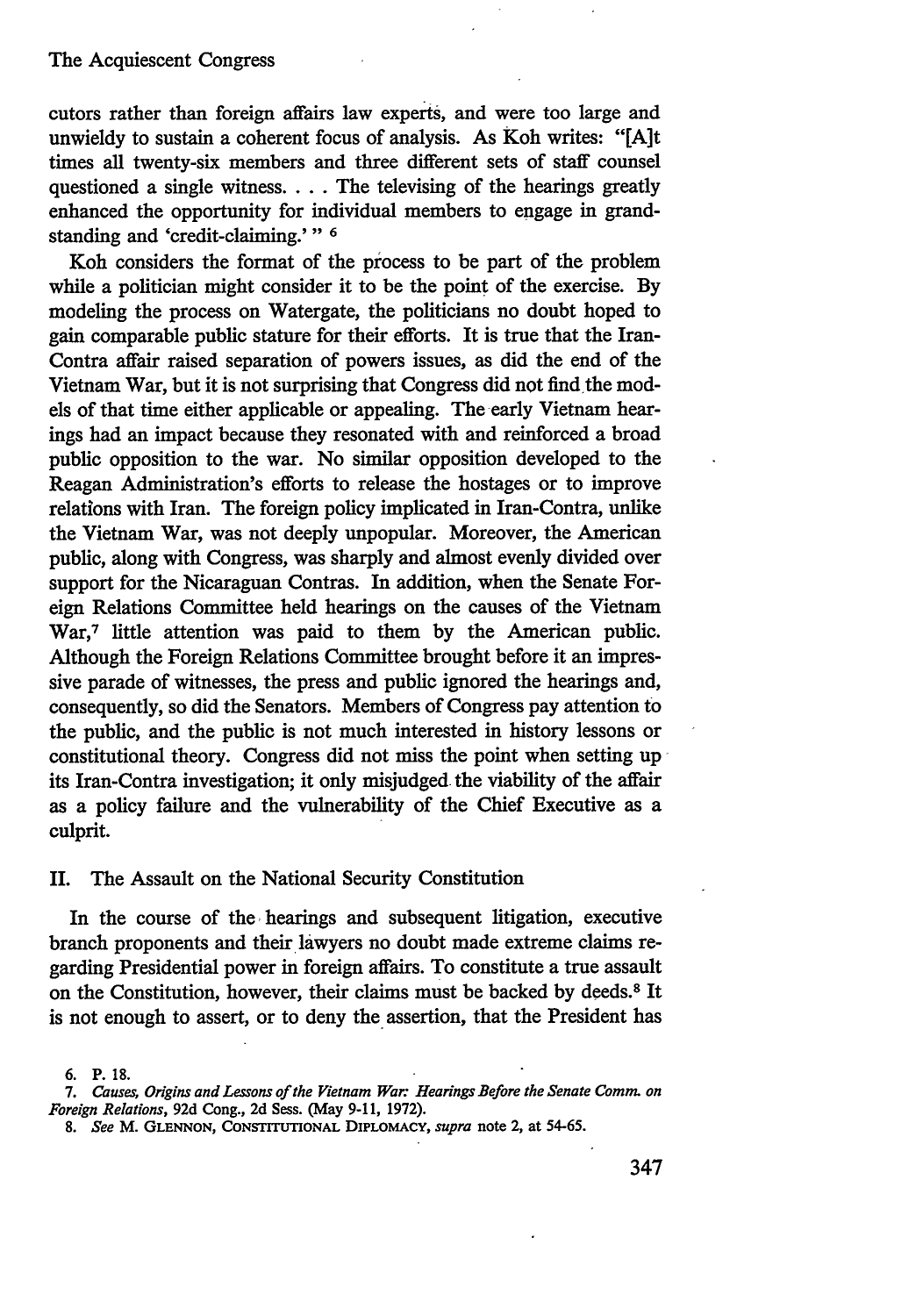the authority to make foreign policy and can therefore use any resource of the government to that end, whether sending armies abroad or conducting covert operations. Words alone do not amount to law. One must instead look at the particular action, in the particular context, and determine what principles or rules emerge from the "case." Since there are very few judicial cases, most "case law" in this area must be extracted from the often inarticulate actions of the House, the Senate and the Executive.

Koh recognizes the importance of historical practice and unconventional sources in giving shape and substance to the constitutional law in this area:

[Ultimate judgments regarding how the Constitution allocates particular powers in foreign affairs cannot be reached solely by looking at constitutional text, for the problem is not simply one "of correctly discerning or stating the legitimate bounds of the presidential and congressional powers respectively." Rather, allocations of authority must be identified by "reasoning from the *total structure* which the text has created." Accordingly at this first level, the core principles of the National Security Constitution must be ascertained not only through textual exegesis of particular constitutional clauses, but also through inferences drawn from the broader structure and relationships created by the Constitution...

The historical examination of constitutional structure and relationship that follows suggests that our National Security Constitution rests upon a simple notion: that generally speaking, the foreign affairs power of the United States is a *power shared* among the three branches of the national government...

At a second, subordinate hierarchical level, more specific rules governing the legal rights and duties of the three branches in national security decision making can be found in *'framework statutes":* laws that Congress enacts and the president signs within their zone of concurrent authority, not simply to "formulate policies and procedures for the resolution of specific problems, but rather.., to implement constitutional policies." Such legislation **...** reinforces and elaborates the constitutional foundation of power sharing **by** constructing a statutory superstructure that declares in greater detail how power should be distributed among institutions in specific areas of foreign policy...

At the third and lowest level in this legal hierarchy stands a body of historical precedent that may be thought of as *quasi-constitutional custom.* This term embraces a set of institutional norms generated by the historical interaction of two or more federal branches with one another: executive practice of which Congress has approved or in which it has acquiesced, formal and informal congressional actions with which the president has consistently

 $\langle\sigma\rangle_{\rm{th}}$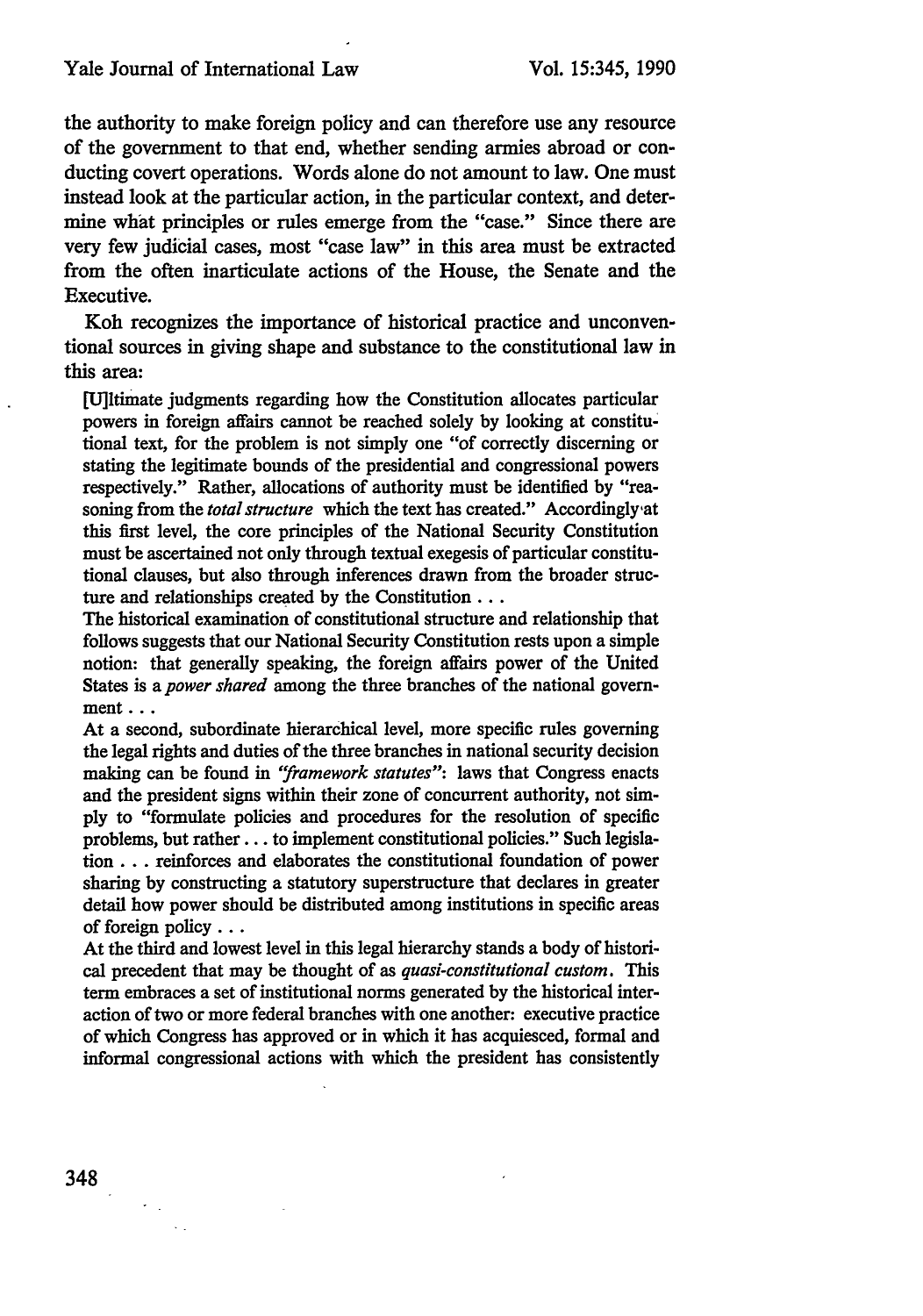complied, and certain vacated judicial opinions that have acted as influential advisory opinions to the other two branches.<sup>9</sup>

Since World War II, the National Security Constitution can be found in the web of Presidential proclamations, treaty commitments, legislation and executive orders. In addition, Congress has regularly authorized and appropriated funds for a defense, foreign, policy and intelligence bureaucracy appropriate to a superpower.

Koh's book provides a thorough guide to this evolving national security structure. He calls particular attention to "framework statutes," like the National Security Act of 1947,<sup>10</sup> that established broad outlines of authority, and to the post-Vietnam and Watergate legislative reforms that instituted a network of "reporting and consultation requirements [that] have now attained quasi-constitutional status."<sup>11</sup> This framework legislation provides detail and structure for the allocation of decisionmaking authority. The framework itself, however, turns out to be rather pliable and unstable. Koh states that the President has often construed legislation designed to constrain his action as authorizing additional Presidential powers. *"[T]he* President has won because, for all of its institutional activity, Congress has usually complied with or acquiesced in what the President has done, through legislative myopia, inadequate drafting, ineffective legislative tools, or sheer lack of political will."<sup>12</sup>

Koh marshals arguments against this result, but he does not adequately explore the most important of his assigned reasons, the "lack of political will." In my view Congress' lack of political will explains the unsatisfactory (for Koh) state of constitutional law in foreign affairs. However, I would eschew his pejorative description of the term as implying congressional weakness. To me Congress is enormously strong, not weak, and Congress is wise enough to recognize that it is not in the national interest to exercise its prerogative to the extent that Koh and others advocate. In particular, I am skeptical that "bad drafting," or loose and ambiguous drafting, or very precise and specific drafting is an accident. The legislative constraints found in some of the most important framework legislation may not be as well defined as some commen $tators$  - and some legislators - would like. However, that is not because of bad drafting, "loopholes," or executive perfidy. If executive

9. Pp. 68-70.

**10. 50** U.S.C. §§ 401-05 (1982).

12. P. 117.

<sup>11.</sup> P. 112.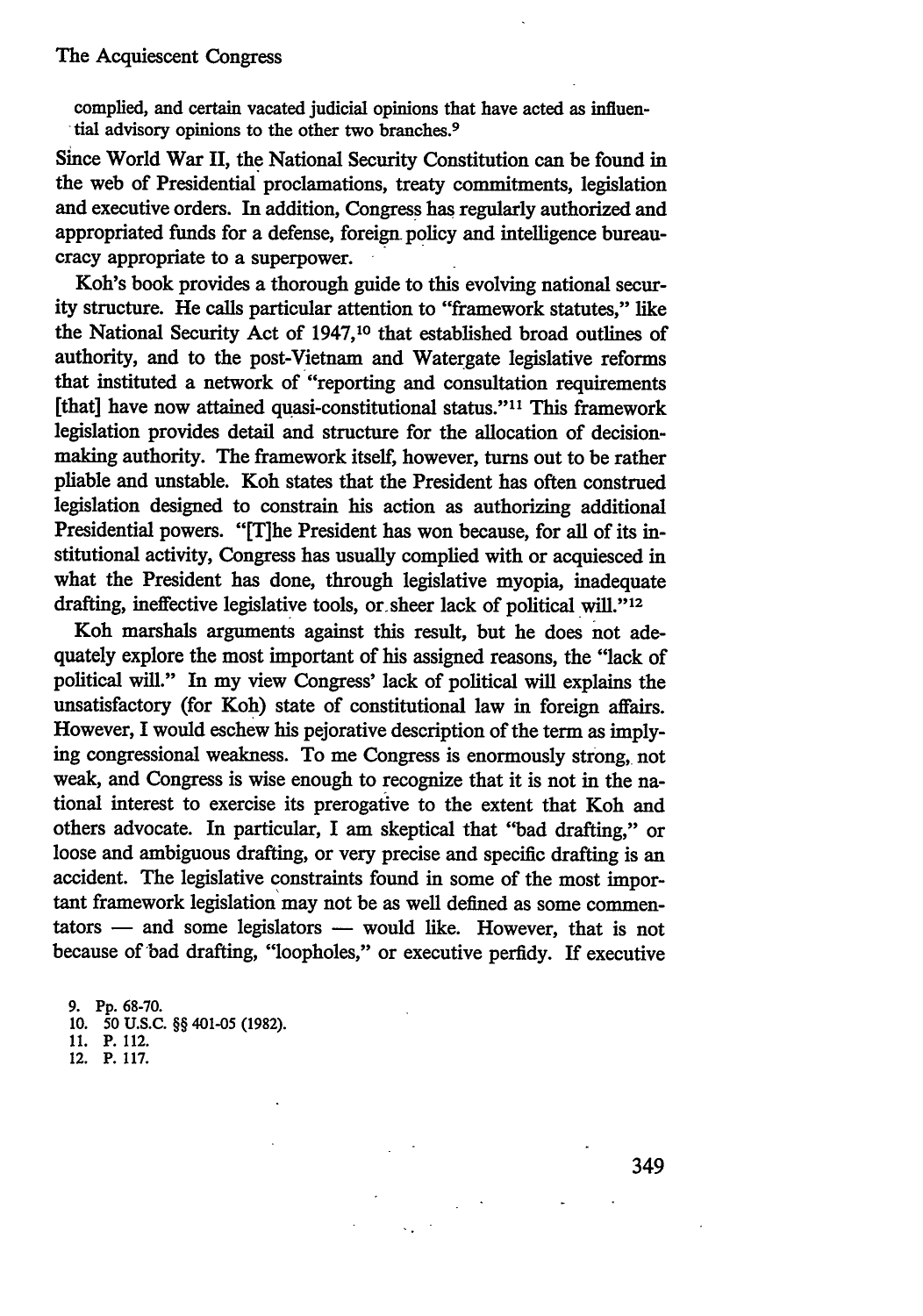action represents "a continuing pattern of evasion of Congressional restraint."<sup>13</sup> it is because Congress prefers it that way.

The War Powers Resolution<sup>14</sup> is a good example. Enacted in the wake of Watergate to restrain Presidential use of troops abroad for not more than sixty days without congressional approval, the Resolution was rejected by the executive branch on constitutional grounds from the beginning, so it seems dubious to count it as heavily as other attempts at framework legislation that the President has accepted. Moreover, experience with the operation of the Resolution reflects its impotence as effective legislation. President Reagan used unilateral force in Grenada, Lebanon and Libya without any serious effort at constraint by the Congress. During the Persian Gulf intervention, it became clear that the President had no intention of complying with the sixty day stricture. Yet, after considerable discussion, Congress did not seek to halt the intervention. By the time of the Panama invasion, a consensus seemed to have developed that the War Powers Resolution was obsolete. The principal reason is political. Congress and the public want the President to use force, so long as it successfully projects the nation's status as a superpower. Perhaps what is needed, given the criticism of President Bush for not intervening quickly enough in Panama, is a War Powers Resolution that prevents Congress from authorizing the President to conduct unpopular wars.

Koh cites The National Security Act of 194715 as another failure in framework legislation. The Act's language is oblique, but the intent to authorize paramilitary actions does not seem to have been questioned until the formation of the *Church Committee.'6* The Committee's skepticism seems unjustified given the record of the OSS. Moreover, immediate subsequent practices, such as the overthrow of Mossadegh in Iran, and of Arbenz in Guatemala, and the Bay of Pigs invasion may illuminate Congress' intent. Congress certainly knew at the time about the Executive's practical construction of the Act. In this light, Koh's basis for questioning whether covert operations were permitted by the 1947 act and his assertion that "there seems little doubt that Congress expected such operations to be tightly controlled by the President and the **N.S.C."'17** seem questionable. It seems equally plausible to surmise that Congress wanted

**<sup>13.</sup>** P. 122.

<sup>14.</sup> Pub. L. No. 93-148, 87 Stat. 555 (codified at 50 **U.S.C.** §§ 1541-48 (1982)).

*<sup>15.</sup> Supra* note 10.

<sup>16.</sup> *Final Report of the Senate Select Comm. to Study Governmental Operations With Respect to Intelligence Activities, Intelligence Activities and the Rights of Americans,* Book II, **S.** REP. No. 755, 94th Cong. 2d Sess. (1976).

<sup>17.</sup> P. 104.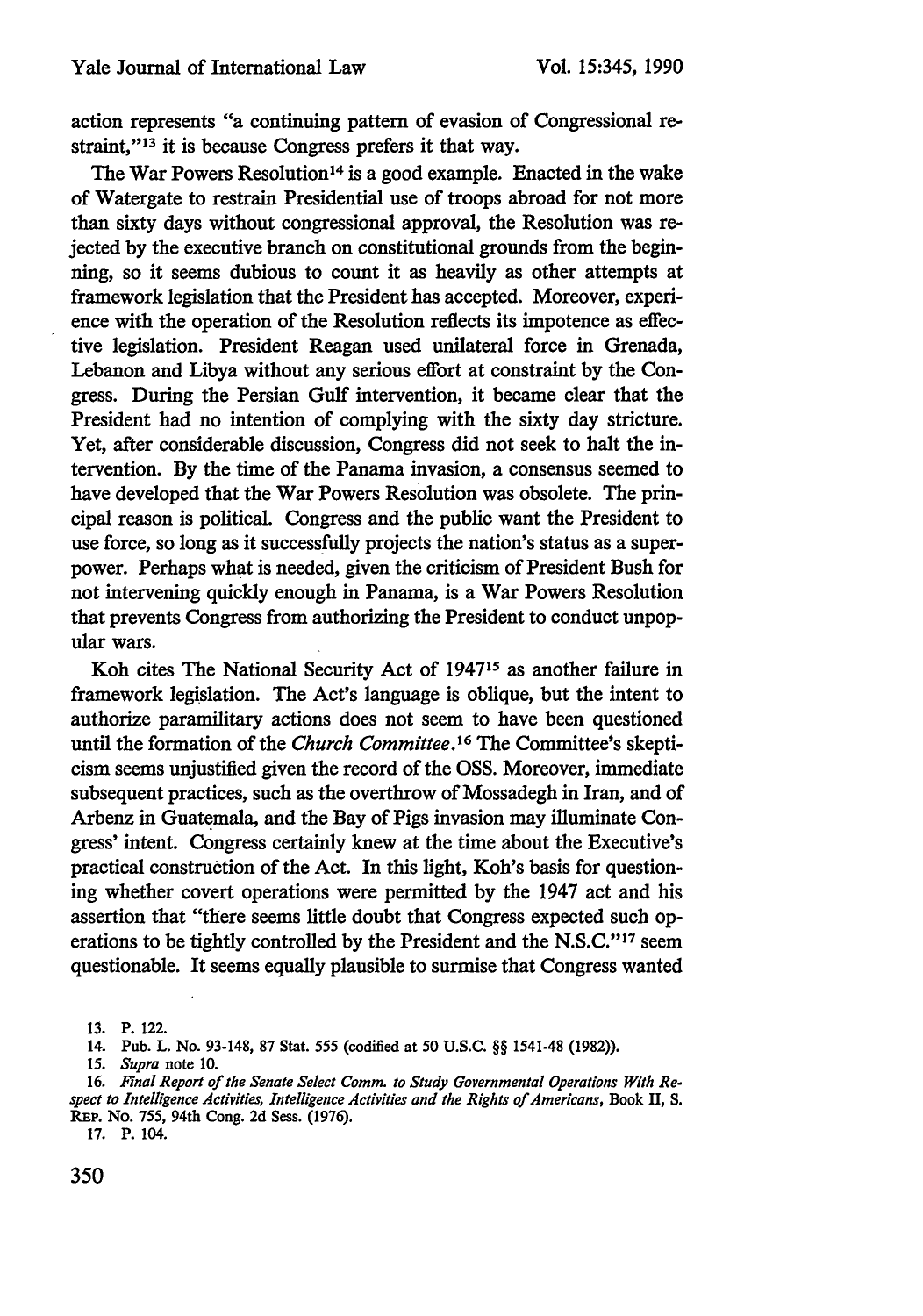the President to conduct such operations, secretly and successfully, without engaging their own responsibility. If the President's policy seems undesirable, then Congress could always step in and rescue the nation  and the Executive  $-$  from its more egregious foreign policy misjudgments, as Congress did in the case of the Reagan administration's **ill**conceived attempts to overthrow the government of Nicaragua.

A third example offered **by** Professor Koh of executive arrogation of power is the Presidential use of informal agreements in trade and arms control, made without the formal participation of Congress or the Senate. For twenty years presidents, on their own authority, have negotiated voluntary export restraints on steel and automobiles and have executed arms control agreements like the **SALT** I extension, **SALT** II observance, and the Stockholm Declaration. Congress has accepted the results of such agreements without complaint. It would seem appropriate to take account of this congressional acquiescence, rooted as it is in the American political culture, in sketching the fabric of constitutional law. Congressional acquiescence is often treated as implicit support for executive authority to perform these actions.

Koh also criticizes the abuse of delegated legislative power. Discussing the post-Vietnam/Watergate reforms such as IEEPA,18 the Trade Act of **1974,19** the Export Administration Act of **197920** and the Arms Export Control Act of **1976,21** he states that "this generation of statutes [generally] created not only procedural constraints, but also substantial fresh delegations of foreign-affairs authority. **By** the late 1980s, it had become clear that the executive branch had successfully tapped many of these broad new authorizations while paying only **lip** service to the accompanying procedural strictures."'22 Congress certainly recognizes the need for quick action and hence the necessity for delegated power. Congress also recognizes that even paying **"lip** service" to procedural requirements can have an effect on substantive policy-making. More importantly, these requirements create a public record and political accountability, thus enhancing the effectiveness of congressional oversight.

It is true that the restraints are not as tight as they could be, but I believe that Congress wants it that way. Koh correctly diagnoses the political incentives that induce Congress not to overly bind executive action **-** the tendency of Congress to deal with past problems, to respond

**<sup>18.</sup> 50 U.S.C. §§ 1701-06 (1982).**

**<sup>19.</sup>** 19 **U.S.C. §§ 2101-2487 (1982).**

<sup>20.</sup> **50 U.S.C. §§** 2401-2413 **(1982).**

<sup>21. 22</sup> **U.S.C. §§ 2751-2796 (1982).**

<sup>22.</sup> P. 46.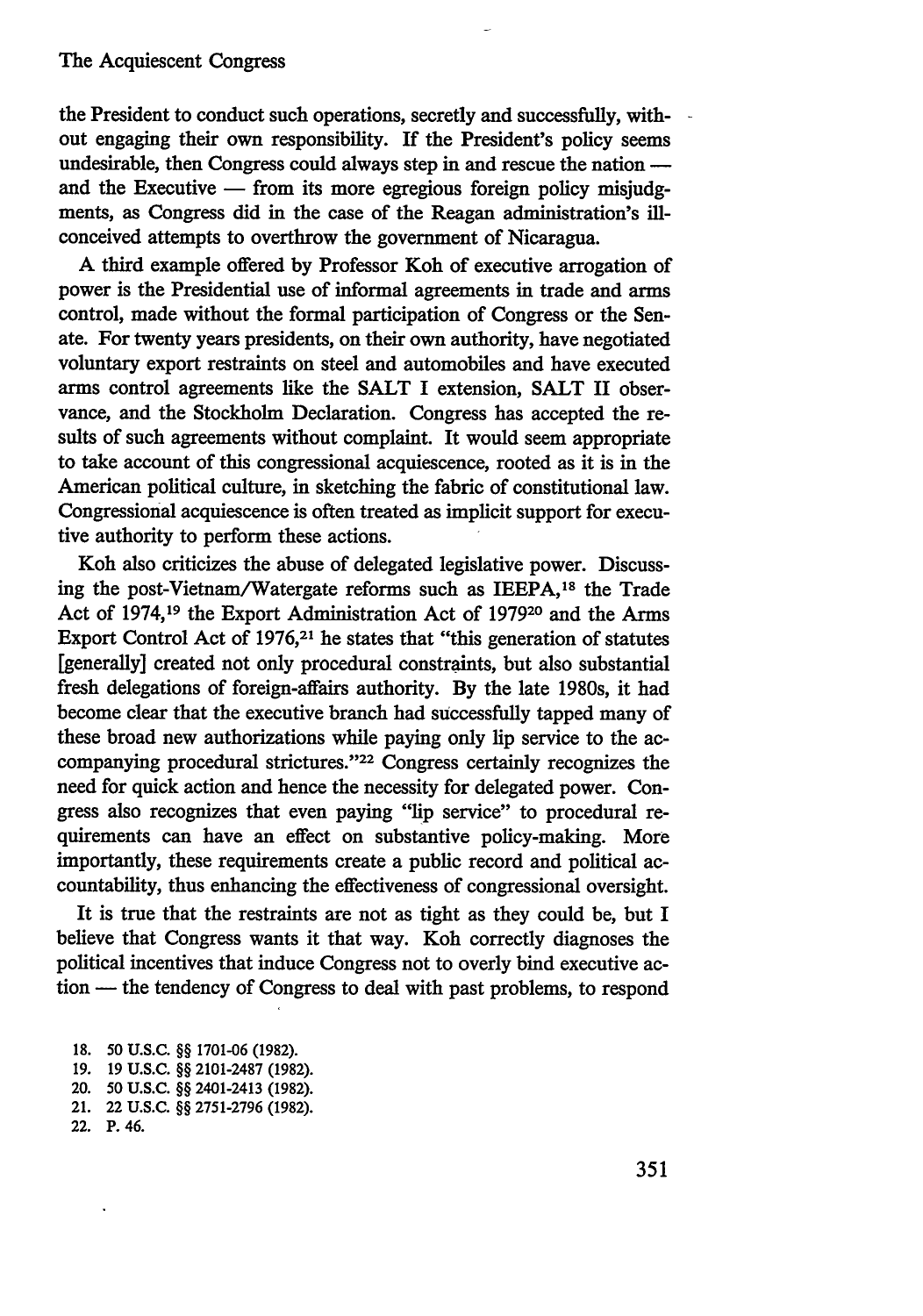to interest groups, and to be co-opted through the interconnections among committees, executive agencies and constituencies. Koh laments bad drafting but the real culprit is compromise. Congress is a deliberative, collective body where the final product reflects many different, sometimes inconsistent, considerations. Compromise, in such a context, does not result in pure restraint because many members do not believe that the Executive should be hampered. To the contrary, the dominant view in Congress is that the President should be, almost always, free to act..

As the author of an exhaustive study of recent congressional activism has pointed out, "[t]he powers of the modem presidency clearly were not wrested by self-seeking chief executives from a struggling but ultimately yielding Congress in a series of constitutional coups d'etat. '23 Presidential power was accumulated pursuant to law, and by congressional initiative.24 In addition to IEEPA, the Export Administration Act and extensive trade legislation cited by Koh, Congress has also authorized and funded a standing armed force of over two million men and women, a vast intelligence bureaucracy, and dozens of agencies with thousands of officials participating in all facets of international organization and activity. For the most part, having created the bureaucracies, Congress has been content to let the Executive run them.

It does so for good reason. Congress is above all a political body. Its members are practical politicians who see themselves as responsible for the effective functioning of the government, in addition to being accountable to their particular constituencies. Because of their role as national statesmen, they recognize that many foreign policy problems are truly national in scope and require that the nation speak with "one voice," which a legislative body cannot provide. Being practical politicians they also understand that foreign policy decisions require compromises of competing interests, and, often, trade-offs between regional or factional constituencies are needed to promote the overall national interest. Most fundamentally, the strictly political interests of Congress lead it to expect, and eventually defer to, Presidential leadership. Those interests include, most obviously, the desire to be reelected. To that end, a member must advance special interests and also maintain a favorable public posture as an effective legislator and politician. Those interests inevitably

352

**<sup>23.</sup>** J. **SuNDQuIsT, THE DECLINE AND RESURGENCE OF CONGRESS 155 (1981).** The remaining text in this section is adapted from, Trimble, *The President's Foreign Affairs Power, supra* note 4.

*<sup>24.</sup> See generally* **C.** RossrrER, **THE AMERICAN PRESIDENCY (2d** ed. 1960 **&** Introduction (1987)); L. FISHER, **PRESIDENTIAL SPENDING** POWER (1975).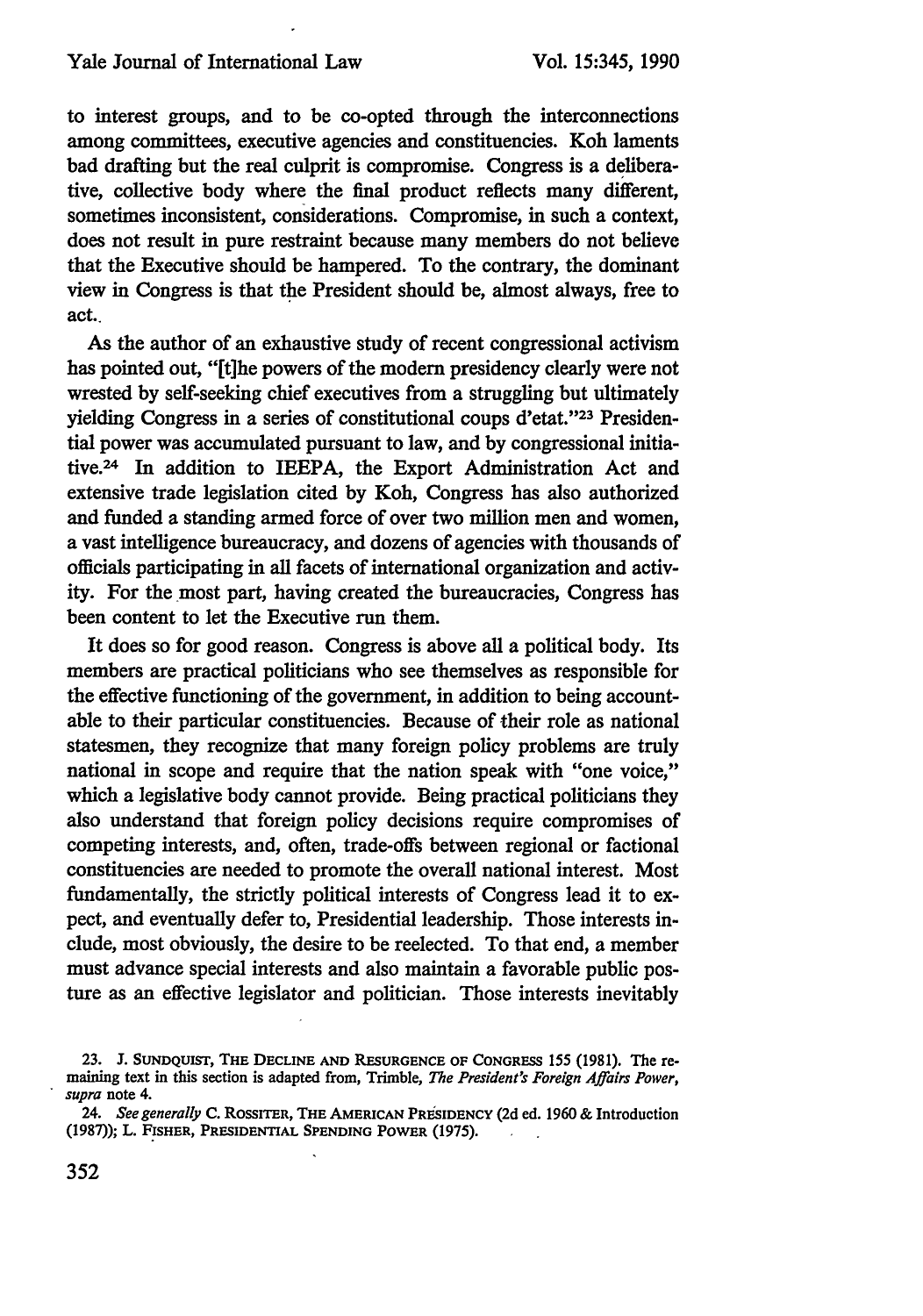dictate positions, for example, on trade and military programs, or on foreign aid to Greece and Israel.

But most foreign policy is far removed from immediate political concerns. Politically, there is almost no advantage in having to take a position, through a recorded vote, on pressing foreign policy questions with no immediate implication for local constituencies and with uncertain long-term consequences. To the contrary, it may be preferable to accept Presidential leadership and preserve the ability to criticize policy decisions when they become politically unpopular. Acquiescence here enables Congressmen to take credit for popular decisions and to criticize, while gathering helpful publicity and stature, those that go awry. Thus, a member may see no advantage, for example, in taking a position on Cambodia. Stopping communism may be popular, but if victory results in advancing the fortunes of Pol Pot, it may not be so desirable. As Koh points out, voting for a policy necessarily entails taking responsibility for its failure.

In many cases, a critical mass of congressional members has simply been unwilling to take responsibility for setting foreign policy, preferring to leave the decision **-** and the blame **-** with the president. As Senator Fullbright recalled, long before the mid-1970s, "[a] majority [of Congress] may have wished to end the war [in Indochina], but less than a majority of the two Houses were willing to take the responsibility for ending it." $25$ 

It may serve a member's political interest to let the President take the heat for decisions that may be desirable in the overall national interest but are unpopular in certain sectors. For example, voting for or against retaliatory tariffs, like those imposed in response to the European Community's ban on hormone treated beef, may be politically awkward for congressmen. Such tariffs will hurt some importers while helping some farmers, but will also risk a general trade war that would hurt everyone.

Congress is subject to other obvious limitations in setting foreign policy, of which thoughtful members are certainly aware. Diplomacy requires a long-term perspective while Congress tends to be influenced **by** short-term interests. Congress often concentrates on narrow or immediate issues, dealing with broad problems as if a single factor should be of determinative significance. Additionally, Congress acts through the blunt instrument of legislation. Once a policy has been legislatively directed, it remains in force until someone can overcome the inertia preventing new legislative action. When a problem vacates the headlines,

**25.** P. **132.**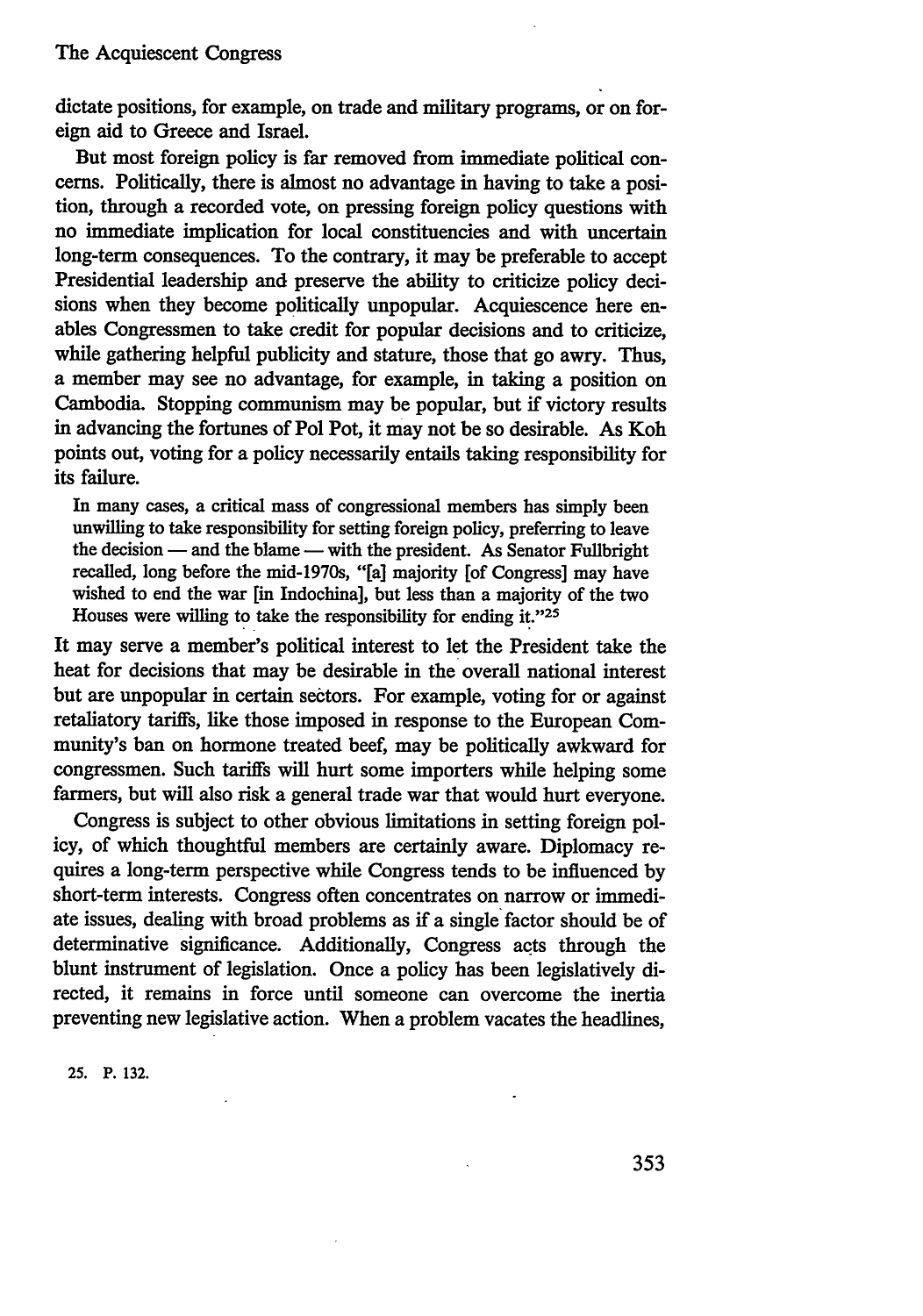it may not be easy to get the legislature to focus on the significance of changed circumstances.

Members also recognize that the executive branch can act quickly and has access to expertise and secret information unavailable to Congress. These classic justifications for Presidential power are less persuasive today than they were in the 18th century, because of expanded congressional staffs, regular travel abroad, greater access to information and the effects of international interdependence generally. Nevertheless, the information/expertise gap must still induce members to be somewhat wary of taking responsibility for matters the consequences of which they feel less confident than of issues wholly domestic in nature.

### III. The Counter-Assault on Behalf of Congress

Although Koh concludes that the Iran-Contra affair, viewed in the perspective of other Presidential initiatives in the past two decades, adds up to "a continuing pattern of evasion of congressional restraint,"<sup>26</sup> his recommendations point to incremental reform. He advocates new framework legislation incorporating a number of specific reforms, some of which have already been enacted. Koh's general objective seems uncontroversial (except perhaps to an unreflecting criminal defendant bent on preserving his liberty):

Any charter legislation should aim, primarily, to reaffirm the core constitutional notion of balanced institutional participation, not to encourage congressional micromanagement or improvident judicial activism in foreignpolicy matters. Thus, any reform legislation should acknowledge the Executive's leading constitutional role in foreign affairs, at the same time as it seeks to reduce the isolation that currently surrounds executive branch activities, to enhance internal executive branch deliberations, and to increase congressional-executive dialogue while foreign-policy objectives are being set and initiatives implemented. The goal of the reform effort should be to assign institutional responsibility by clarifying the legal and constitutional framework within which foreign-policy decisions shall be made.<sup>27</sup>

This analysis is clearly correct and should be uncontroversial. That is not to say that some lawyers or academics, seeking to justify a specific policy objective, will not trot out the usual broad claims supported by ritualistic invocations of Hamilton or Madison. But in the real world no one would dispute that constitutional power is shared among the three branches of government. The question is where the balance should be struck.

26. P. 122. **27.** P. 160.

354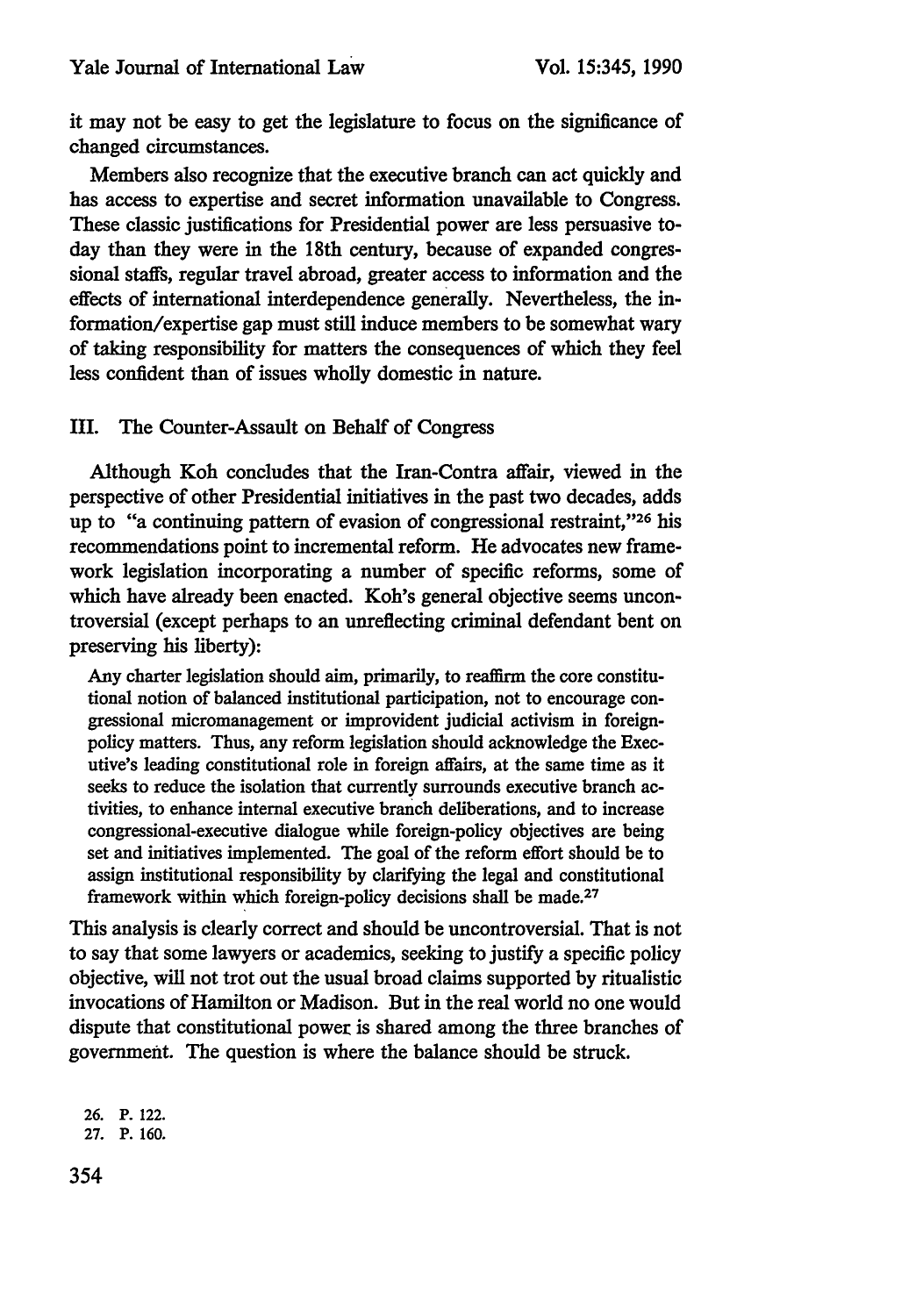#### The Acquiescent Congress

Koh suggests that we discard the "vision" of Presidential power that some commentators may divine from the Supreme Court's decision in *US. v. Curtiss-Wright Corp.,28* a vision he accuses the Burger court of blessing. He correctly notes that Presidential lawyers often quote the famous dictum of the case asserting inherent, sovereign powers in the presidency. After a mysterious explanation of the passing of sovereignty to the United States federal government, Justice Sutherland states that "[t]he President alone has the power to speak or listen as a representative of the nation **...** he alone negotiates. Into the field of negotiation the Senate cannot intrude; and Congress itself is powerless to invade it."<sup>25</sup> Sutherland expansively refers to "the very delicate, plenary and exclusive power of the President as the sole organ of the federal government in the field of international relations."<sup>30</sup>

The language makes a nice quote for an executive branch brief, but it is not very helpful in an analysis of the real issues and, as Koh points out, it is woefully deficient as a "vision" of constitutional law. The dictum is both incomplete and unnecessary to the decision in the case, although the existence of some virtually exclusive Presidential power seems generally accepted. In deciding the case, it was unnecessary to rest the decision on inherent Presidential power because Congress had fully delegated ample authority to the President to support the action taken. Neither Justice Sutherland nor subsequent justices have sought to articulate the specific content or scope of this power. Aside from the dicta, there is little additional authoritative material on the scope of this elusive power.

Koh suggests substituting a *Youngstown* vision for the *Curtiss-Wright* vision, based on dictum from the *Youngstown Sheet & Tube Co. v. Sawyer <sup>31</sup>*[steel seizure] case. In that case, Justice Jackson introduced a framework for analysis that Justice Rehnquist has described as representing as much "analysis and common sense as there is in this area":<sup>32</sup>

1. When the President acts pursuant to an express or implied authorization of Congress, his authority is at its maximum, for it includes all that he possesses in his own right plus all that Congress can delegate. In these circumstances, and in these only, may he be said (for what it may be worth) to personify the federal sovereignty.

2. When the President acts in absence of either a congressional grant or denial of authority, he can only rely upon his own independent powers, but there is a zone of twilight in which he and Congress may have concurrent

**28. U.S.** v. Curtiss-Wright Corp., **299 U.S.** 304 (1936).

**32.** Dames & Moore v. Regan, 453 **U.S.** 654, **661 (1981).**

<sup>29.</sup> *Id.* at 319.

<sup>30.</sup> *Id.* at 320.

<sup>31.</sup> Youngstown Sheet & Tube Co. v. Sawyer, 343 **U.S.** 579 (1952).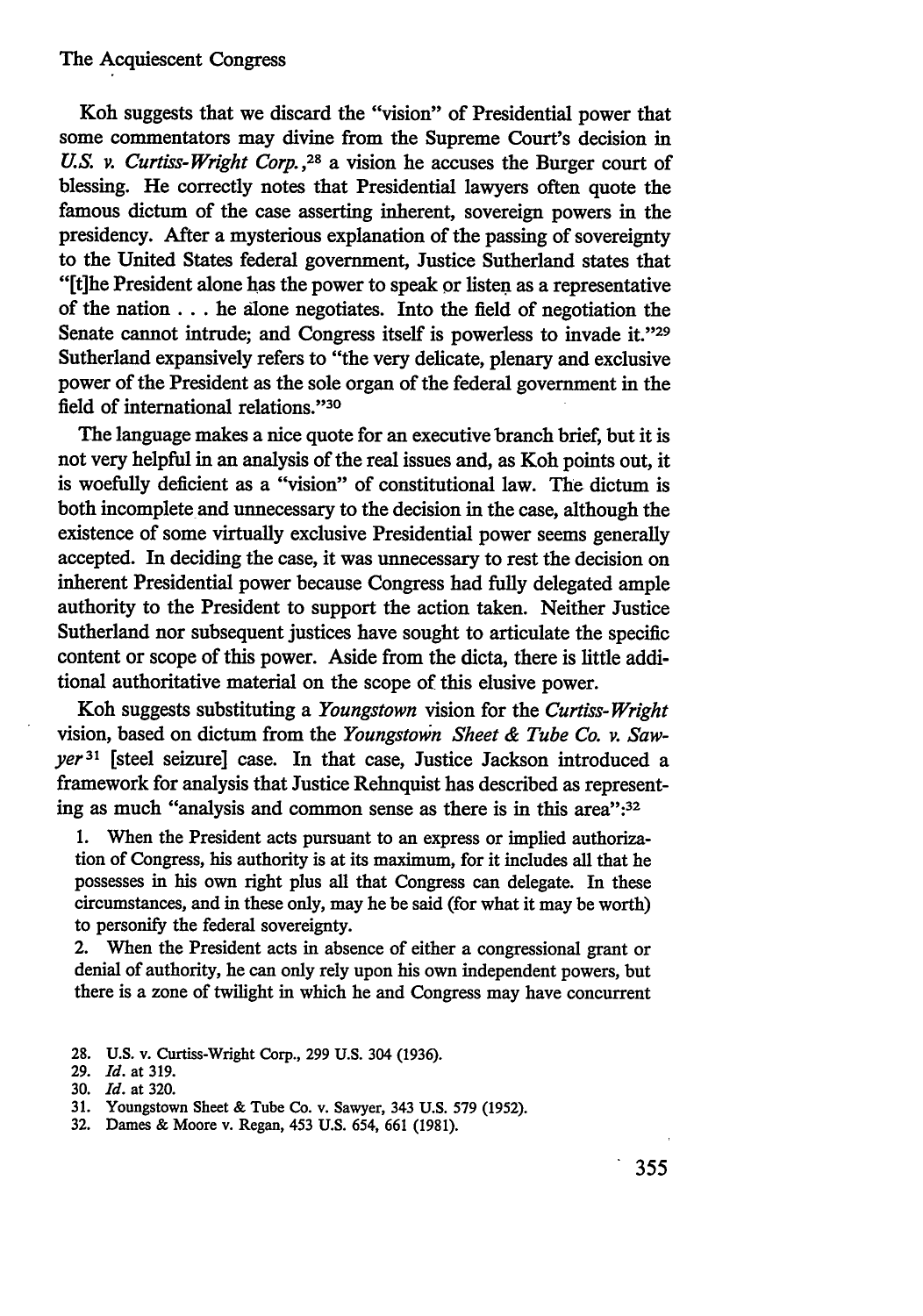authority, or in which its distribution is uncertain. Therefore, congressional inertia, indifference or quiescence may sometimes, at least as a practical matter, enable, if not invite, measures on independent presidential responsibility. In this area, any actual test of power is likely to depend on the imperatives of events and contemporary imponderables rather than on abstract theories of law.

**3.** When the President takes measures incompatible with the expressed or implied will of Congress, his power is at its lowest ebb, for then he can rely only upon his own constitutional powers minus any constitutional powers of Congress over the matter.33

It may be the best attempt at analytic coherence to date, but it does not provide much guidance in actually contested situations.

*The Youngstown* vision is not much more focused than the *Curtiss-Wright* vision. Each case recognizes some inherent Presidential power, but neither provides any guidance for articulating its scope. Koh credits the Jackson analysis with an "unusual clarity with which it articulates the concept of balanced institutional participation that underlies the National Security Constitution."<sup>34</sup> This vision recognizes that Congress plays a role, and that when Congress authorizes Presidential action, or acquiesces in it, Presidential foreign relations power is strong. But the Jackson "vision" evaporates when it comes to determining what is within the scope of that "lowest ebb" of Presidential power, where the Executive acts against congressional will. We know from *Youngstown* that it does not include seizing the nation's steel mills to solve a labor dispute, and we know from Iran-Contra that it does not include lying to Congress. But the rest is obscure and is not elucidated **by** "applying" the Jackson "analysis."

When one attempts to articulate the content of the President's exclusive foreign affairs power, the sources of law range from statements made **by** the President, members of Congress and Supreme Court justices to formal acts of Congress and particular assertions of Presidential authority that went uncontested. The resulting "common law" is mixed, and much depends on congressional acquiescence. Critics like Koh seem to want to abolish acquiescence and to substitute express congressional approval or rejection. Hence Koh favors the idea of centralizing congressional decision-making in foreign affairs through a smaller national security-type committee, and using fast-track procedures to assure rapid action without extraneous amendments. These proposals are good ideas. Indeed, I would favor a procedure for regular executive-legislative con-

**<sup>33.</sup>** Youngstown Sheet & Tube Co. v. Sawyer, *supra* note **31,** at **635-38** (Jackson, **J.** concurring).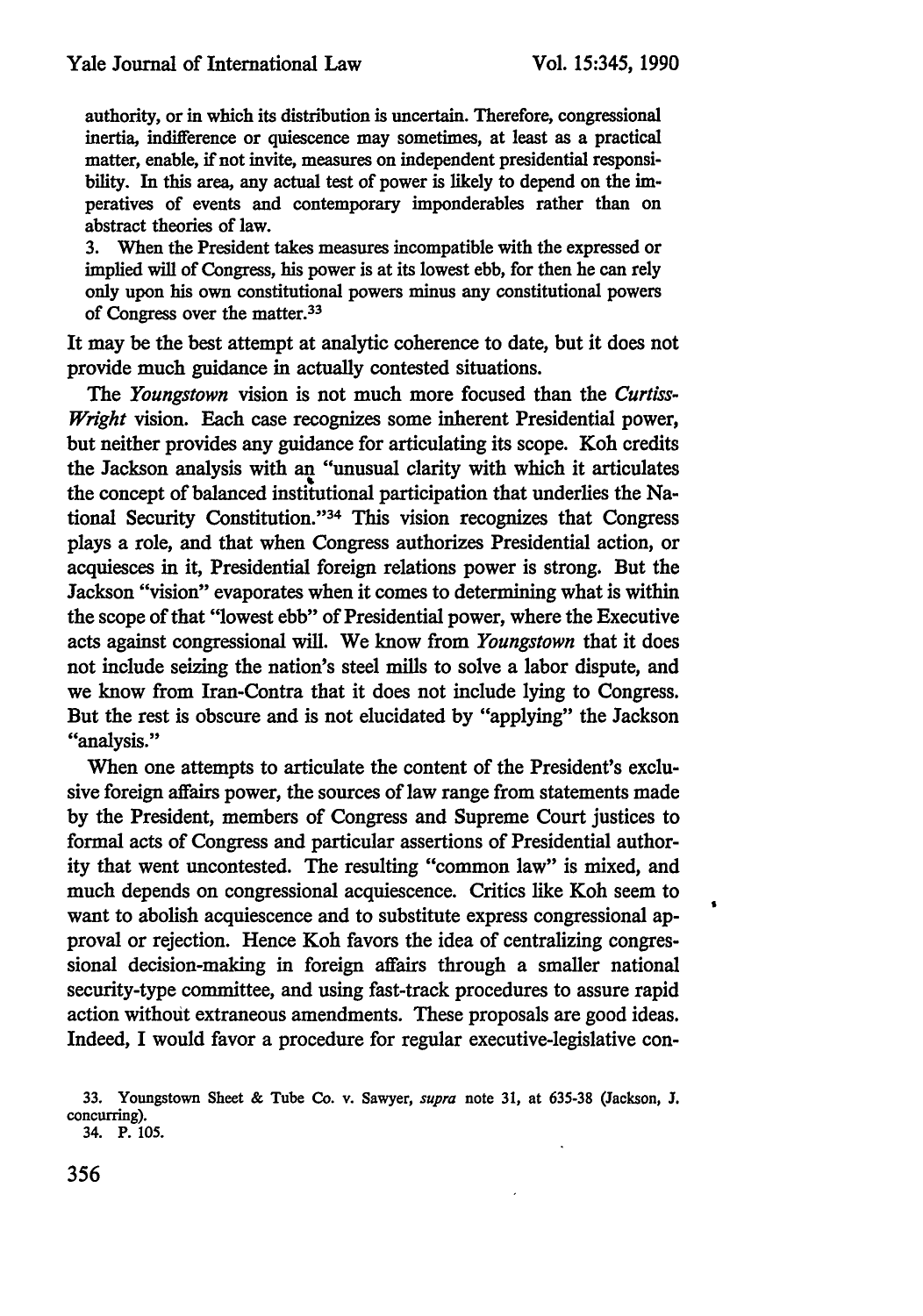sultations, using leadership committees on both sides, meeting once a week and covering the entire range of national security policy issues, instead of Koh's program of ad hoc consultations on war powers. The National Security Council (NSC) adviser could conduct sessions with a consultative group such as that suggested by Koh, assuring the President a second opinion while avoiding the barriers created by the need to call a special meeting. I would also favor strengthening the role of the NSC adviser, and, in that connection, would agree with Koh that the position should be subject to Senate confirmation. These reforms would systemize and arguably facilitate congressional participation in the making of foreign policy.

Along these lines, "centralizing Congressional procedures for deciding whether particular substantive agreements should be ratified by treaty or executive agreement,"<sup>35</sup> might also be desirable. The decision has been to date a Presidential prerogative. In light of the increased effects of foreign policy, especially economic policy, on domestic affairs, it is sensible to move toward greater use of congressional-executive agreements. Such a move would also be beneficial in the area of arms control. Some of the political factors discussed earlier, however, may inhibit acceptance of the Koh proposal. The Senate would surely resist.

The establishment of a congressional legal adviser would also be beneficial, at least for the foreign affairs legal profession. The principled argument in its favor, however, is less persuasive. While some would argue that more legislative procedures would contribute to the development of the "rule of law," I am skeptical because most decisions at the margin in this field are political decisions. Koh also seems to place excessive faith in the mandatory effects of the "rule of law" approach in his other recommendations. For example, in suggesting that executive legal opinions be submitted for review by congressional lawyers, he seems to assume that participants render neutral, objective legal opinions reflecting a single correct view of "the law." Koh obviously knows that most legal issues, in the government as elsewhere, can be argued both ways, and that most lawyers attempt to fashion legal advice to help clients achieve legitimate objectives. It seems doubtful that more systematic exchanges of legal opinions would make much difference in the grand legal scheme. Nevertheless, it might inhibit the most egregious excesses of advocacy and, in that light, would be a desirable development.<sup>36</sup>

**35.** P. **195.**

**36.** Koh also proposes the establishment of an independent intelligence oversight administration. That proposal seems to assume that there is a single, correct "bipartisan" policy that can be agreed upon. Like the single "rule of law" assumption discussed earlier, this approach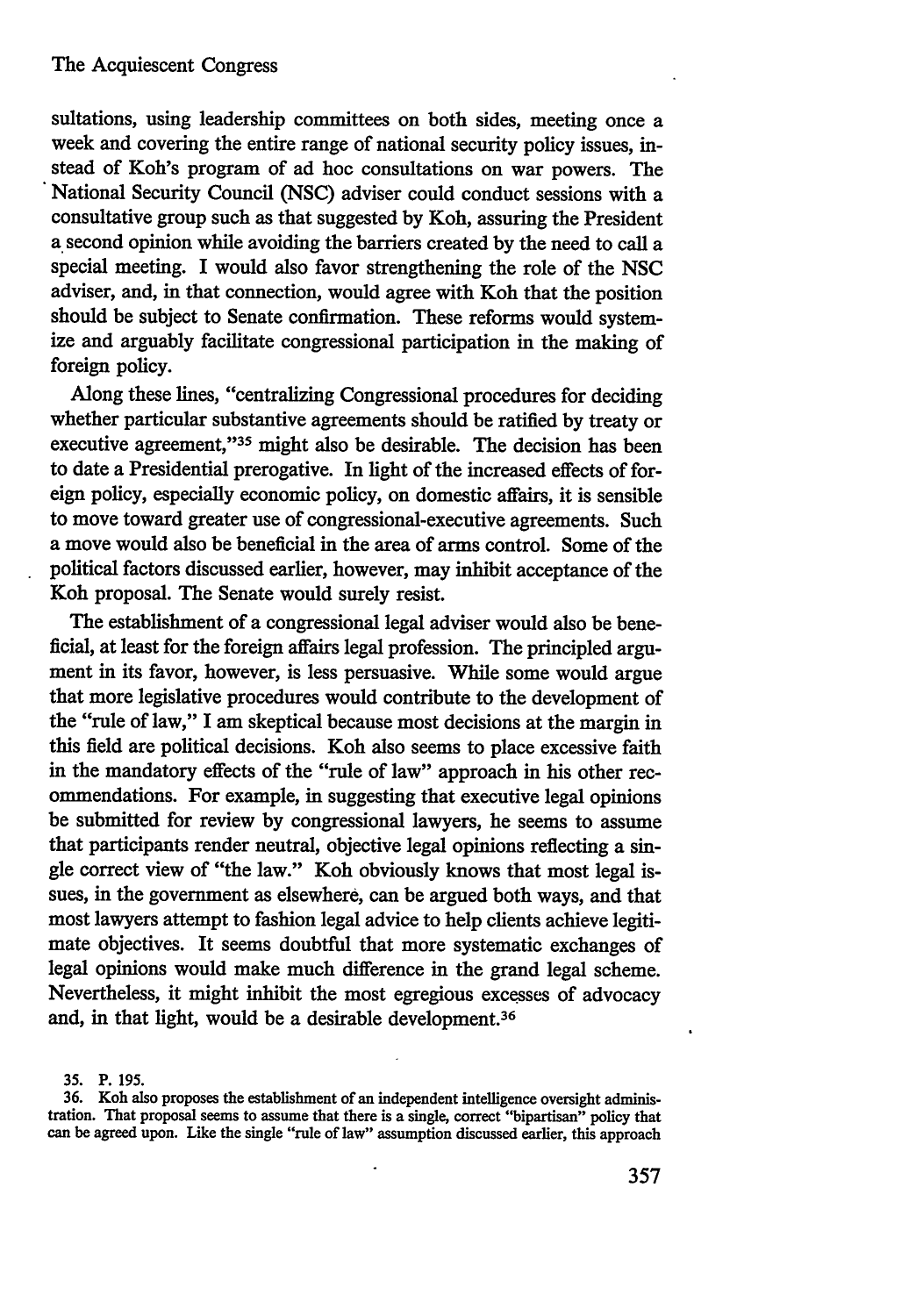In addition to revitalizing the congressional role, Koh would also activate the judiciary. The courts have invoked numerous doctrines  $-$  lack of standing, ripeness, political question **-** to avoid settling controversies between the President and Congress. As Koh points out, the courts can and do decide whether a "war" exists for purposes of determining coverage under an insurance policy, and could do so under the Constitution as well. The consequences are somewhat different, however, and I suspect that the courts would normally prefer to avoid assessing, for example, the legality of the invasion of Panama for reasons similar to those that lead Congress to defer to Presidential power in the first place. I also suspect that if the courts did get into the foreign affairs law business, they would greatly expand the explicit scope of Presidential power. I am not sure that this would be a desirable result, and I know it is not what Koh has in mind.

Two of Koh's proposals seem out of step with his general approach to constitutional law as an evolving body of law consisting of many formal and informal sources. He argues that the Byrd amendment<sup>37</sup> should be applied mechanically across the board. The Byrd amendment was applied in ratification of the INF Treaty as a reaction to the untenable "reinterpretation" of the ABM Treaty and the "Sofaer Doctrine" invented to justify it. The Byrd amendment provided that the President can not change an interpretation of the INF treaty adopted by the Executive at the time of Senate action, without the consent of the Senate or the Congress. It thus embodied a notion of "entrenched" meaning of legal norms that is at odds with the normal development and adaption of law to changed circumstances. It fails to permit executive reinterpretations, with congressional acquiescence, to take account of changed circumstances. Like the constitutional development that Koh so perceptively describes, treaties evolve over time in informal and mysterious ways. A Byrd amendment has no place in our modem foreign affairs jurisprudence.

Finally, the idea of more congressional involvement in foreign affairs has a populist — and popular — ring. Yet the underlying assumption is untested. How would foreign policy be different toward China, the USSR, Japan, Iran, and the Uruguay Round? Would it be better as a result of congressional and judicial involvement, subjecting it to more rules and procedures? Whose interests would be advanced and whose for-

seems unlikely to stand the test of events. What is the current bipartisan view of support for rebels in Angola, Cambodia, Afghanistan, and Lithuania? The choices on these matters **are** political choices. Reform should enhance political accountability, not obfuscate it.

**<sup>37.</sup>** 134 **CONG.** REc. **S6937** (daily ed. May **27, 1988).**